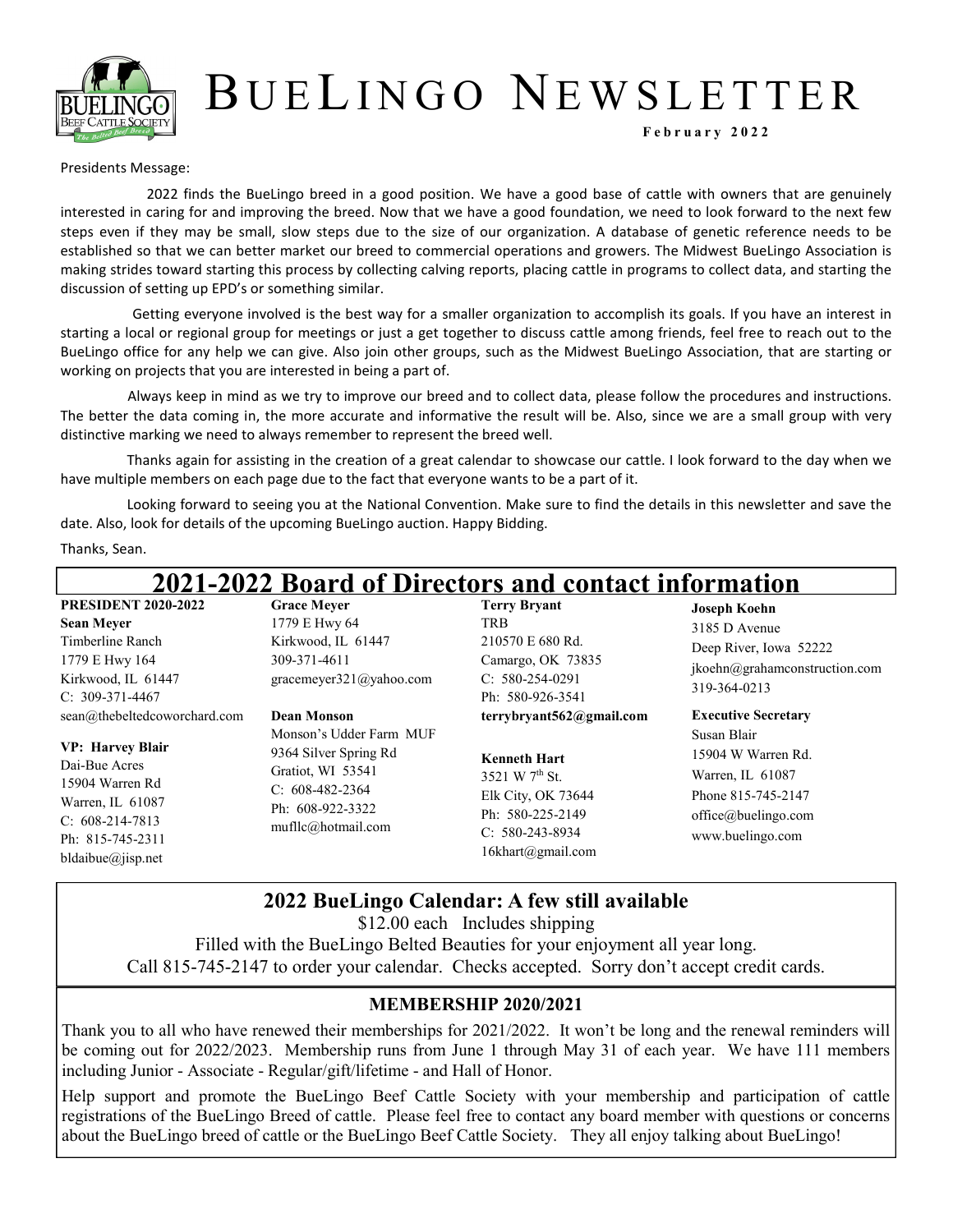# **BueLingo Beef Cattle Society** 2022 National Convention **July 14 - July 16**



## Hosted by: Dave & Karen Gallion \*\* Mike Halpin \*\* Danny Meyer

| <b>July 14:</b> | Wisconsin Farm Technology Days at Roehl Acres in Loyal - on your own<br>Evening social/fire at Dave & Karen's if enough interest/attendance                               | places of lodging i<br>the Marshfield area<br>available with<br>accommodations |
|-----------------|---------------------------------------------------------------------------------------------------------------------------------------------------------------------------|--------------------------------------------------------------------------------|
| July 15:        | 11 AM - Meet at Mike Halpin's to organize car pool for days events<br>1 PM - tour of Marieke Gouda (parlor observation, barn, cheese making, cheese sampling – tour lasts | for all types of<br>interests and                                              |
|                 | about 90 minutes)                                                                                                                                                         | activities.                                                                    |
|                 | Tour of feed lot or tour of large dairy facility<br>Afternoon stop for ice cream at Hawkeye Dairy Store                                                                   |                                                                                |
|                 | Wisconsin fish fry at Nutz Deep II in Spencer for supper                                                                                                                  | PROMOTIONAL<br><b>ITEMS AVAILABLE</b>                                          |
|                 | Return to Mike Halpin's for night cap and pick up vehicles                                                                                                                |                                                                                |
|                 |                                                                                                                                                                           | <b>T-SHIRTS</b>                                                                |
| July 16:        | 9 AM - Youth show at Danny Meyer's                                                                                                                                        | CAPS                                                                           |
|                 | 11 AM - Tour of Gallion farm/cattle                                                                                                                                       | <b>BUELINGO FLAGS</b><br>(sorting sticks)                                      |
|                 | 12:30 PM - Lunch at Mike Halpin's                                                                                                                                         |                                                                                |
|                 | 1 PM - Annual Meeting with speakers                                                                                                                                       | Call the office for<br>sizes/prices available                                  |
|                 | Supper and Auction following                                                                                                                                              | 815-745-2147                                                                   |
|                 | ADDITIONAL INFORMATION FOR HOTELS, etc. COMING SOON AND POSTING TO NATIONAL HOMEPAGE                                                                                      | office@buelingo.com                                                            |

## **CALVING REPORT 2022!**

## **It's important to our Society to collect calving and weaning reports.**

While your waiting on your new crop calves, take time to fill out the weaning report from last fall's calves. Then when you finish calving this season, both will be ready to mail in your results. If you have the records, consider sharing them with the Society to help establish average weights, markings, twins, and color.

A collection form is included with the newsletter, or you may copy it off of the www.buelingo.com web page "forms and fees". Thanks for supporting the BueLingo Beef Cattle Society.

A Block of rooms are being held at the

#### **Winfield Inn & Suites**

1651 N Central Ave

Marshfield, WI 54449

## **(715) 387-2233**

Indicate you are with the BueLingo National Convention for block pricing of \$79.99/night plus tax, fees.

Indoor pool and lounge

There are several places of lodging in the Marshfield area available with for all types of interests and

ITEMS AVAILABLE!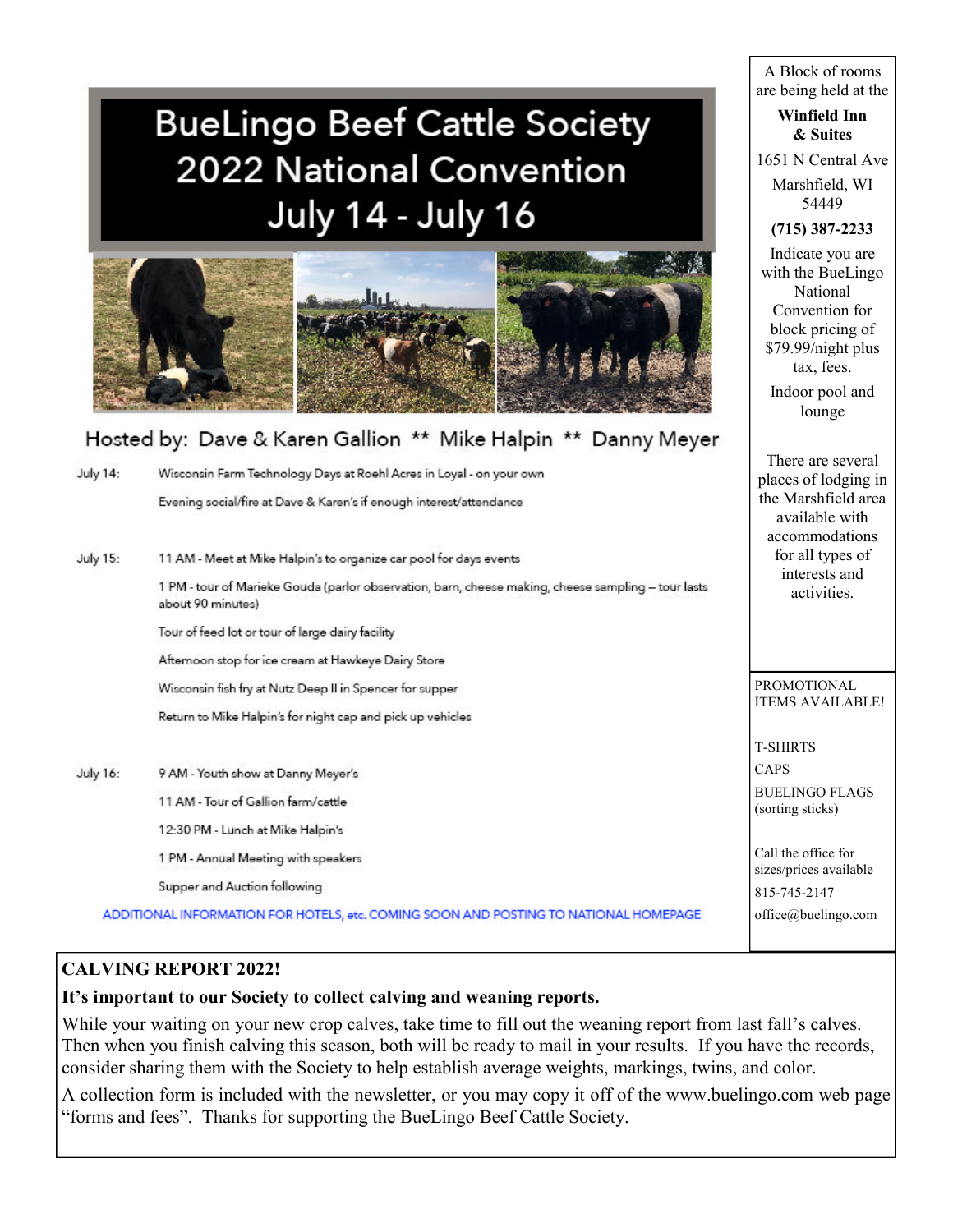#### **PMT TESTING!** 815-745-2147 or office@buelingo.com

We are still contracted for PMT testing through UC DAVIS. We will maintain the benefits of a formal agreement without being bound to minimum testing requirements. All testing will be done through the Society office to verify and validate the results within our PMT database. **Cost \$30.00 per test.** This covers the cost of the test itself, collection cards, as well as the postage and handling fees. UC Davis has been returning test results within 5-10 days. Request collection cards from the office, and I will send them out directly with instruction of collection. Return the sample with the \$30.00 fee and I will contact you with the results once received.

#### **Secretary's Message:**

Board of Directors met January 22, 2022 in Prairie du Chien, WI

Nominations were closed for the 2022-2025 B of D. Grace Meyer and Tonya Albarado are the nominees.

A Hall of Honor Animal has been selected. Join us at the 2022 Convention for the reveal.

2022 Calendars were a great fund raiser for the Society. A profit of \$1200.00 so far. Thank you to all who sponsored a page and provided pictures. Keep snapping pictures of those belted cattle and share them with us for the 2023 Calendar. If you submit one that is selected for the FRONT COVER, you will receive one free calendar. Remember to have a HIGH RESOLUTION picture that we can blow up to an 8 x 10. If you take your pictures on the phone, be sure and send them all original size. I will let you know if it is sufficient to print. Sending via email is the best option: office@buelingo.com. Keep up the good work.

Registrations are down again this year to 154 animals. 83 Black, 8 BIF black, and 3 BIF WF black...56 Red, 8 BIF red, and 1 BIF WF red.

If you have any questions about registering cattle, filling out the form, or any questions in general, give me a call or an email and I will be happy to answer them. Sincerely Belted, Susan Blair

## **FOR SALE**

BueLingo Bred Cows to start Calving April/May

**Black Berry Farm Tom Sukowatey** W3028 County Rd G Elmwood, WI 54740 Ph: 715-317-0578

## **BueLingo World Deadline: April 30, 2022**

To be included in the Spring Issue May 2022

Ads, (options from Business card size up to full page) Color or Black and White. Can help with set up if needed. Stories, pictures, Cattle Anything of BueLingo interest.

Submit: office@buelingo.com or mail:

15904 W Warren Rd. Warren, IL 61087

| ***************************                                                                                                                                                                                                |   |
|----------------------------------------------------------------------------------------------------------------------------------------------------------------------------------------------------------------------------|---|
| <b>※ OFFICE HOURS:</b>                                                                                                                                                                                                     | ⋇ |
| Solution OPEN most days about 9 or 10, occasionally as early as 7, but SOMEDAYS as late as 12 or 1.                                                                                                                        | ⋇ |
| WE CLOSE about 5:30 or 6, Occasionally about 4 or 5, but SOMETIMES as late as 11 or 12.                                                                                                                                    | 米 |
| SOMEDAYS or afternoons we aren't here at all and Lately we've been here all the time, Except<br>when we are someplace else.<br>I hope this clears up any confusion of when to contact the office either by phone or email: | 米 |
|                                                                                                                                                                                                                            | 米 |
| Have a safe and productive calving season. We started calving last weekend and the herd is growing.                                                                                                                        | 米 |
| Example 18 The weather is all over the board. 40 degrees yesterday and down to 9 this morning. There has been                                                                                                              | ☀ |
| Some manure hauling so the yards aren't building up too badly. My folklore predicts we should have 48 snowfalls. Only 42 to go. Be careful around those new mommas, and get the Convention on your                         | 米 |
| $\frac{1}{10}$ calendar for 2022. They have a great line-up to keep us entertained and educated. Always fun to stay                                                                                                        | 米 |
| in touch with old friends and a great opportunity to make new ones. Sincerely Belted, Susan Blair                                                                                                                          | ⋇ |
| ****************************                                                                                                                                                                                               |   |